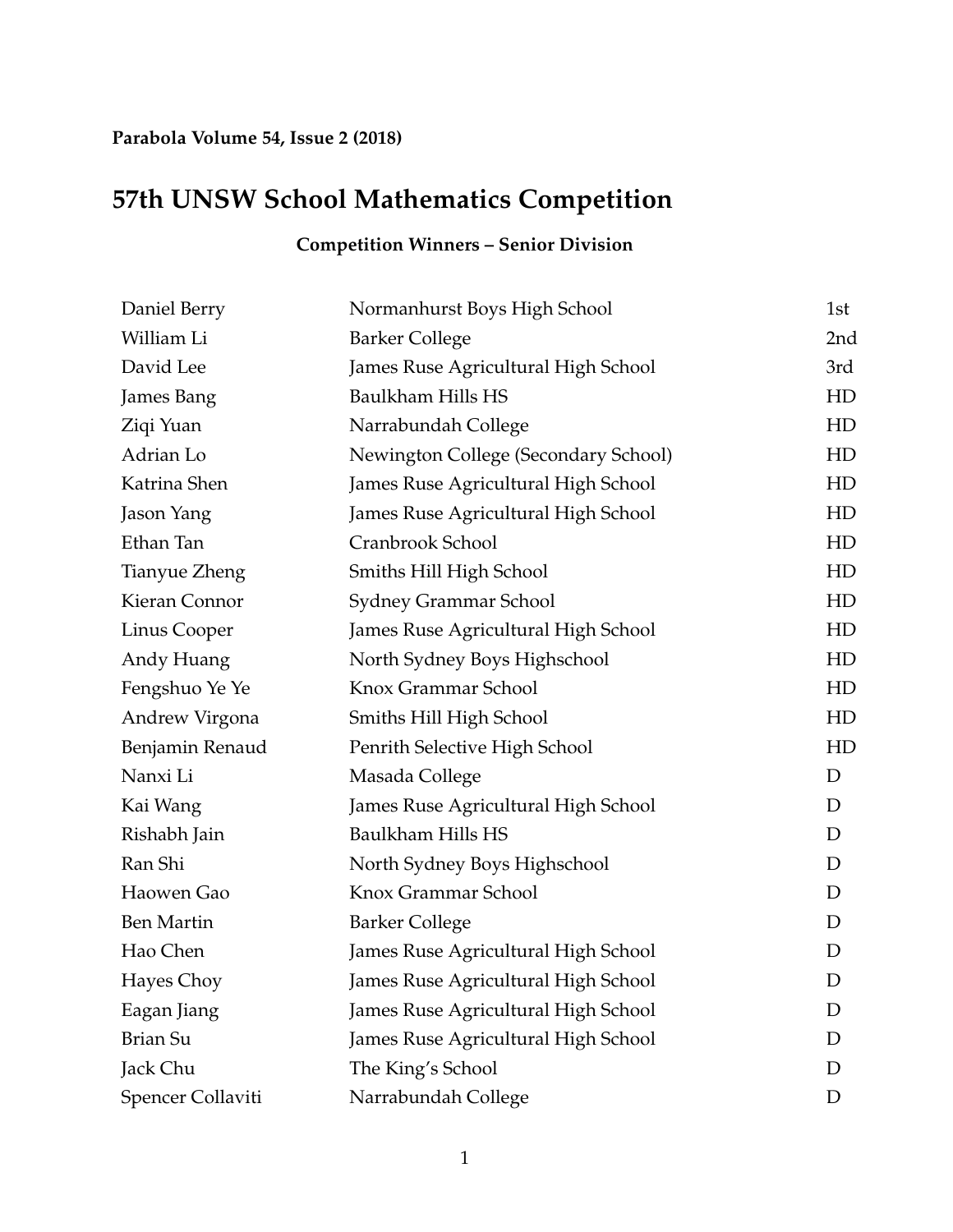| Joanna Lin              | North Sydney Girls High School                        | <b>CR</b> |
|-------------------------|-------------------------------------------------------|-----------|
| Samarth Shrivastava     | North Sydney Boys Highschool                          | <b>CR</b> |
| Harris Hodzic           | Dickson College                                       | <b>CR</b> |
| <b>Elise Palethorpe</b> | Dickson College                                       | <b>CR</b> |
| Hugo McCahon-Boersma    | Sydney Grammar School                                 | <b>CR</b> |
| Nicholas Chang          | <b>SHORE School (Secondary School)</b>                | <b>CR</b> |
| Zachary Slonim          | Knox Grammar School                                   | <b>CR</b> |
| Rishabh Singh           | James Ruse Agricultural High School                   | <b>CR</b> |
| Emilie Wu               | James Ruse Agricultural High School                   | <b>CR</b> |
| Claire Shi              | Presbyterian Ladies College Sydney (Secondary School) | <b>CR</b> |
| Steven Lim              | Hurlstone Agricultural High School                    | <b>CR</b> |
| Jacky Chai              | Sydney Grammar School                                 | <b>CR</b> |
| Maksim Lisau            | North Sydney Boys Highschool                          | <b>CR</b> |
| Leon Shinkai            | Normanhurst Boys High School                          | <b>CR</b> |
| Merry Chu               | James Ruse Agricultural High School                   | <b>CR</b> |
| Eric Han                | Narrabundah College                                   | <b>CR</b> |
| Minsoo Kim              | Narrabundah College                                   | <b>CR</b> |
| Alexander Crawford      | Sydney Grammar School                                 | <b>CR</b> |
| Joshua Lin              | <b>SHORE School (Secondary School)</b>                | <b>CR</b> |
| Joanna Huang            | North Sydney Girls High School                        | <b>CR</b> |
| Kevin Li                | James Ruse Agricultural High School                   | <b>CR</b> |
| Georgiana Lyall         | Dickson College                                       | <b>CR</b> |
| Sizhuang Kang           | Narrabundah College                                   | <b>CR</b> |
| Alex Noh                | The King's School                                     | <b>CR</b> |
| Tomohiko (Mike) Nojiri  | The King's School                                     | <b>CR</b> |
| Netanya Robinson        | Narrabundah College                                   | <b>CR</b> |
| Gorden Zhuang           | Sydney Boys High School                               | <b>CR</b> |
| Dillon Chen             | Sydney Grammar School                                 | <b>CR</b> |
| Simon Lin               | North Sydney Boys Highschool                          | <b>CR</b> |
| Kwun Hang Cedric Siu    | North Sydney Boys Highschool                          | <b>CR</b> |
| Wenquan Lu              | <b>Barker College</b>                                 | <b>CR</b> |
| Ziyi Que                | Presbyterian Ladies College Sydney (Secondary School) | <b>CR</b> |
| Tom Harrison-Brown      | Sydney Grammar School                                 | <b>CR</b> |
| Eric Zhao               | Knox Grammar School                                   | <b>CR</b> |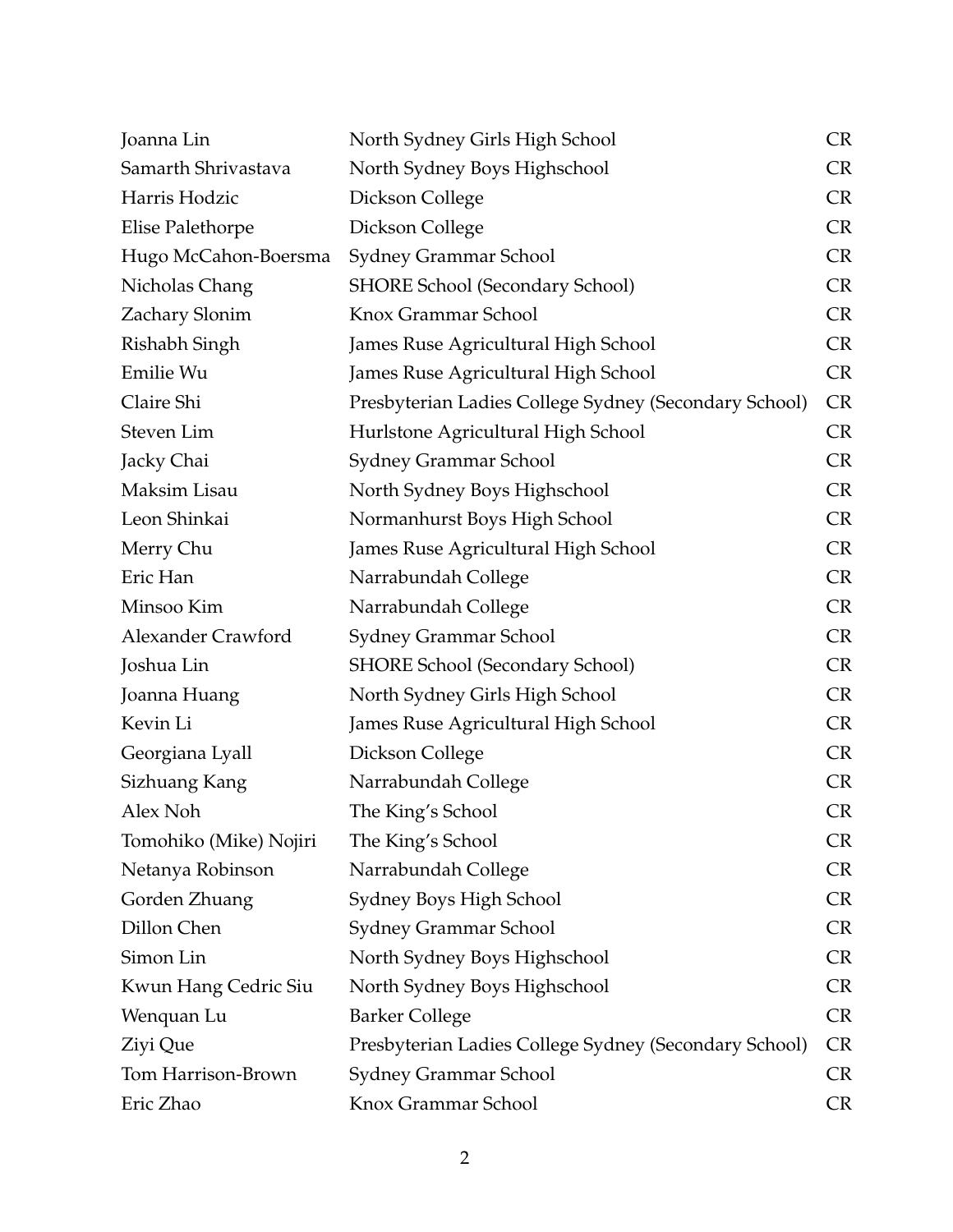| Christina Shi  | Presbyterian Ladies College Sydney (Secondary School) | <b>CR</b> |
|----------------|-------------------------------------------------------|-----------|
| Azhaan Haq     | Sydney Boys High School                               | <b>CR</b> |
| Victoria Gao   | North Sydney Girls High School                        | <b>CR</b> |
| Xiaoran Qian   | Abbotsleigh Senior School                             | <b>CR</b> |
| Qingke He      | Dickson College                                       | <b>CR</b> |
| Michael Tsou   | Sydney Grammar School                                 | <b>CR</b> |
| Annabel Khun   | Ascham School                                         | <b>CR</b> |
| Steven Zhang   | <b>SHORE School (Secondary School)</b>                | <b>CR</b> |
| Matthew Li     | North Sydney Boys Highschool                          | <b>CR</b> |
| Jeffrey Meng   | North Sydney Boys Highschool                          | <b>CR</b> |
| Jocelin Hon    | James Ruse Agricultural High School                   | <b>CR</b> |
| Angeni Bai     | Presbyterian Ladies College Sydney (Secondary School) | <b>CR</b> |
| Laeeque Jamdar | Baulkham Hills HS                                     | CR        |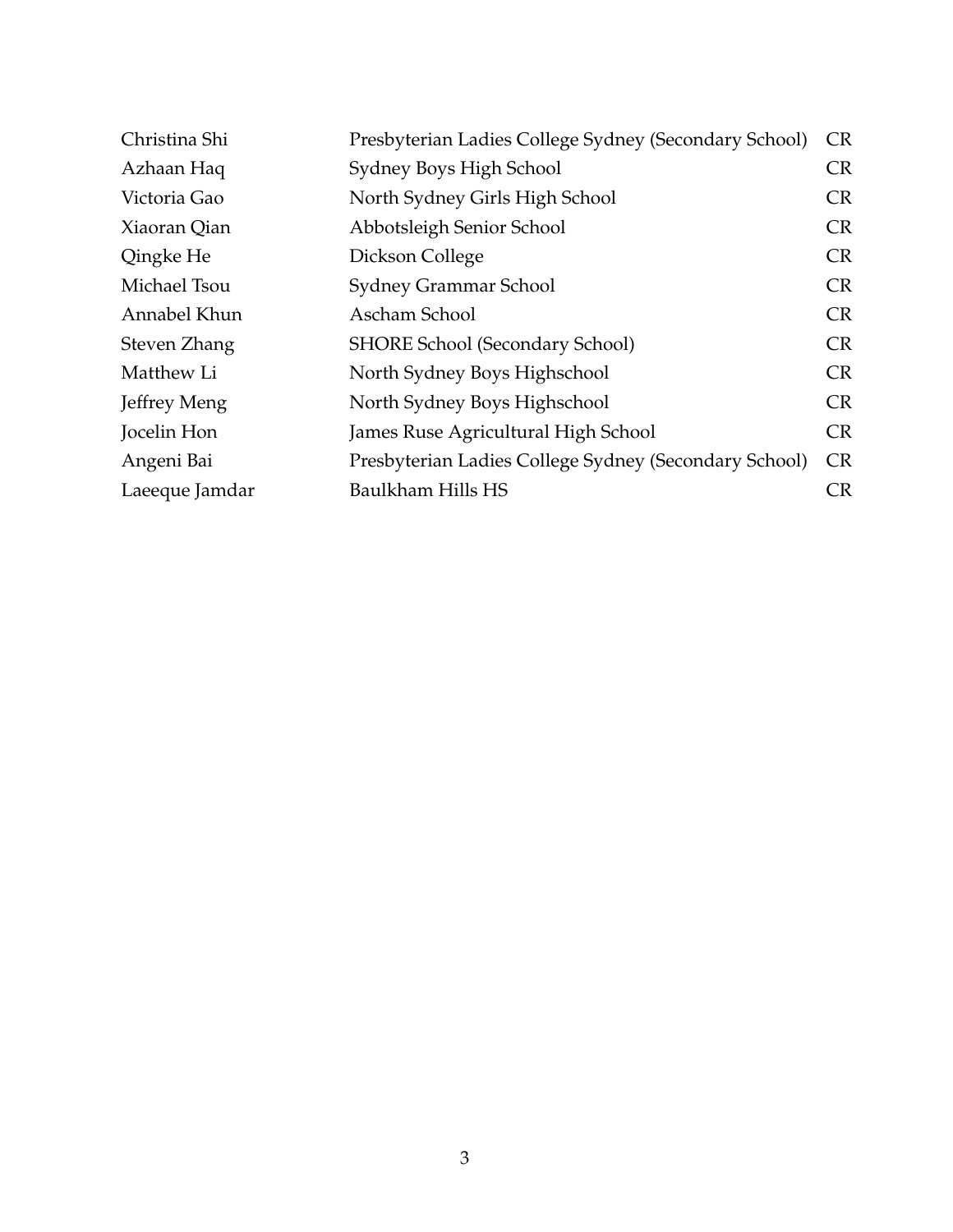## **Competition Winners – Junior Division**

| Liam James Coy         | Sydney Grammar School                  | 1st             |
|------------------------|----------------------------------------|-----------------|
| Yasiru Jayasooriya     | James Ruse Agricultural High School    | 2 <sub>nd</sub> |
| Chris Ahn              | James Ruse Agricultural High School    | 3rd             |
| Eva Ge                 | James Ruse Agricultural High School    | 3rd             |
| Ethan Ryoo             | Knox Grammar School                    | 3rd             |
| Kevin Zheng            | James Ruse Agricultural High School    | 3rd             |
| Jonah Liam Hopkin      | Sydney Grammar School                  | HD              |
| Eric Huang             | James Ruse Agricultural High School    | HD              |
| Christopher Ai         | Knox Grammar School                    | HD              |
| Myles Fowlds           | <b>Barker College</b>                  | HD              |
| Austin Lin             | <b>Barker College</b>                  | HD              |
| Alexander Phan         | James Ruse Agricultural High School    | HD              |
| Ryan Wang              | Telopea Park School                    | HD              |
| Michael Chen           | James Ruse Agricultural High School    | D               |
| Isaiah Iliffe          | Sydney Grammar School                  | D               |
| Samuel Lam             | James Ruse Agricultural High School    | D               |
| Jason Leung            | James Ruse Agricultural High School    | D               |
| Eric Nam               | <b>SHORE School (Secondary School)</b> | D               |
| James Sommer           | North Sydney Boys Highschool           | D               |
| Derek Xu               | <b>Sydney Grammar School</b>           | D               |
| Jamieson Berida        | Penrith Selective High School          | Cr              |
| Jordan Huang           | <b>SHORE School (Secondary School)</b> | Cr              |
| Brian Im               | North Sydney Boys Highschool           | Cr              |
| Daniel Jian            | North Sydney Boys Highschool           | Cr              |
| Edwin Lam              | North Sydney Boys Highschool           | Cr              |
| Benjamin Lloyd-Hurwitz | Sydney Grammar School                  | Cr              |
| Makito Mizushima       | <b>Sydney Home Education Network</b>   | Cr              |
| Tianlin Qu             | North Sydney Boys Highschool           | Cr              |
| Samuel Vu              | Sydney Boys High School                | Cr              |
| Vivian Xinyun Wang     | James Ruse Agricultural High School    | Cr              |
| Frank Zhang            | <b>Baulkham Hills Hs</b>               | Cr              |
| Raymond Zhao           | Sydney Boys High School                | Cr              |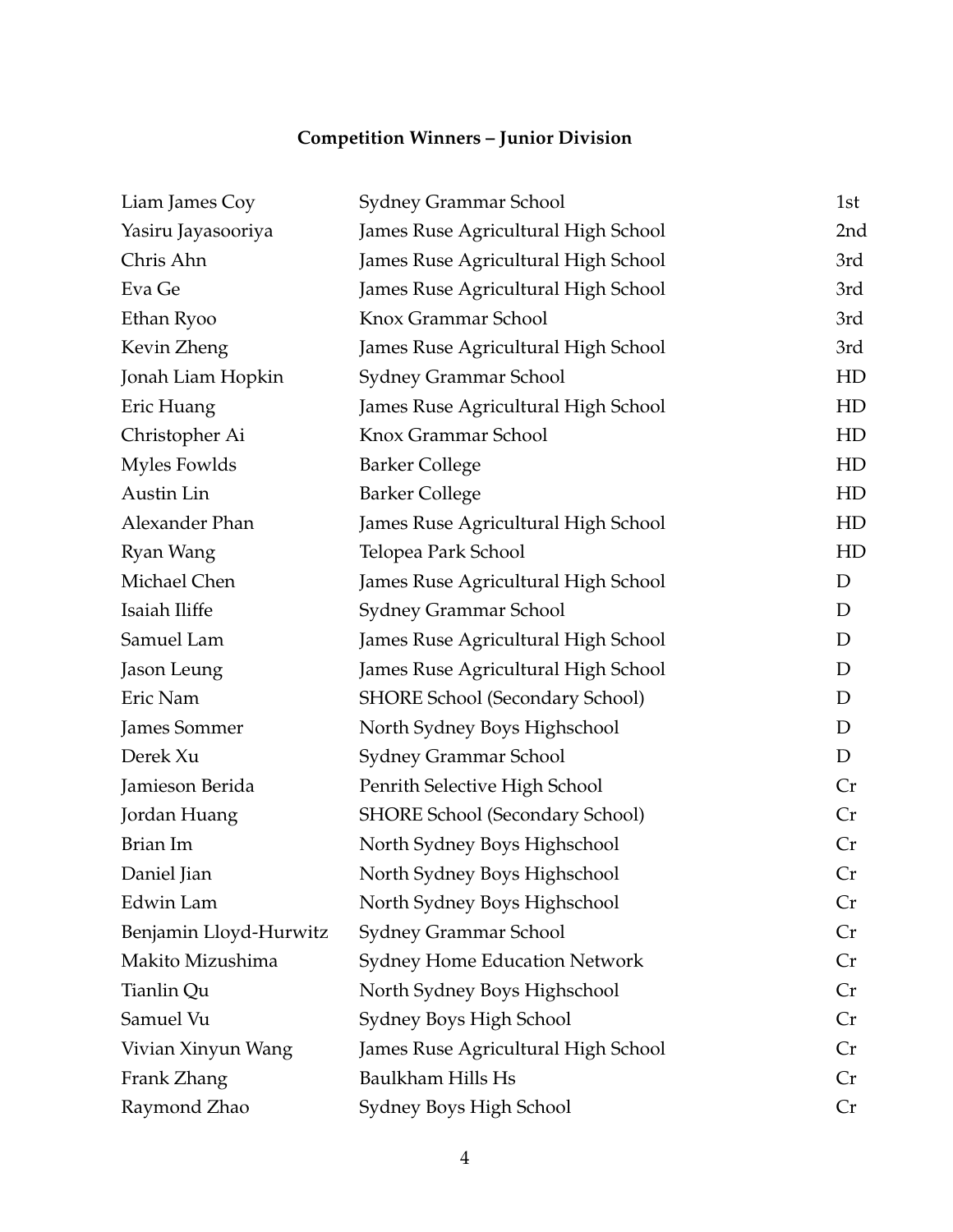| Leslie Cheung                | North Sydney Boys Highschool                          | Cr |
|------------------------------|-------------------------------------------------------|----|
| Connor Latham                | Sydney Grammar School                                 | Cr |
| James Lee                    | North Sydney Boys Highschool                          | Cr |
| <b>Timothy Kar Wai Leong</b> | Knox Grammar School                                   | Cr |
| Akina Li                     | <b>Pymble Ladies' College</b>                         | Cr |
| Alan Li                      | <b>Baulkham Hills HS</b>                              | Cr |
| Amanda Lu                    | Presbyterian Ladies College Sydney (Secondary School) | Cr |
| Haibing Wang                 | James Ruse Agricultural High School                   | Cr |
| Alan Wong                    | Sydney Boys High School                               | Cr |
| Cian Buo-Jen Bowes           | Sydney Grammar School                                 | Cr |
| Alexander Chen               | North Sydney Boys Highschool                          | Cr |
| <b>Esther Choi</b>           | <b>Pymble Ladies' College</b>                         | Cr |
| Alex Fan                     | Sydney Grammar School                                 | Cr |
| Iris Fan                     | James Ruse Agricultural High School                   | Cr |
| Aaron Hu                     | James Ruse Agricultural High School                   | Cr |
| Anagha Kanive-Hariharan      | James Ruse Agricultural High School                   | Cr |
| Natalie Le                   | James Ruse Agricultural High School                   | Cr |
| Zhihao Lin                   | Knox Grammar School                                   | Cr |
| Desmond Ma                   | North Sydney Boys Highschool                          | Cr |
| Wendy Xin                    | Ascham School                                         | Cr |
| Lior Yoffe                   | Baulkham Hills HS                                     | Cr |
| Declan Zammit                | <b>Barker College</b>                                 | Cr |
| Jarrod Zammit                | <b>Barker College</b>                                 | Cr |
| <b>Trent Zeng</b>            | North Sydney Boys Highschool                          | Cr |
| Bipandeep Banga              | North Sydney Boys Highschool                          | Cr |
| Sophie Connor                | <b>Blaxland High School</b>                           | Cr |
| Oscar Dong                   | James Ruse Agricultural High School                   | Cr |
| Shayan Eftekhar              | North Sydney Boys Highschool                          | Cr |
| Louis Goldsmith              | Sydney Grammar School                                 | Cr |
| Noah Gong                    | Sydney Grammar School                                 | Cr |
| Lorenzo Grillo               | <b>Sydney Grammar School</b>                          | Cr |
| Lachlan Harris               | Cranbrook School                                      | Cr |
| <b>Bradon Huang</b>          | Sydney Grammar School                                 | Cr |
| Jeremy Huang                 | Knox Grammar School                                   | Cr |